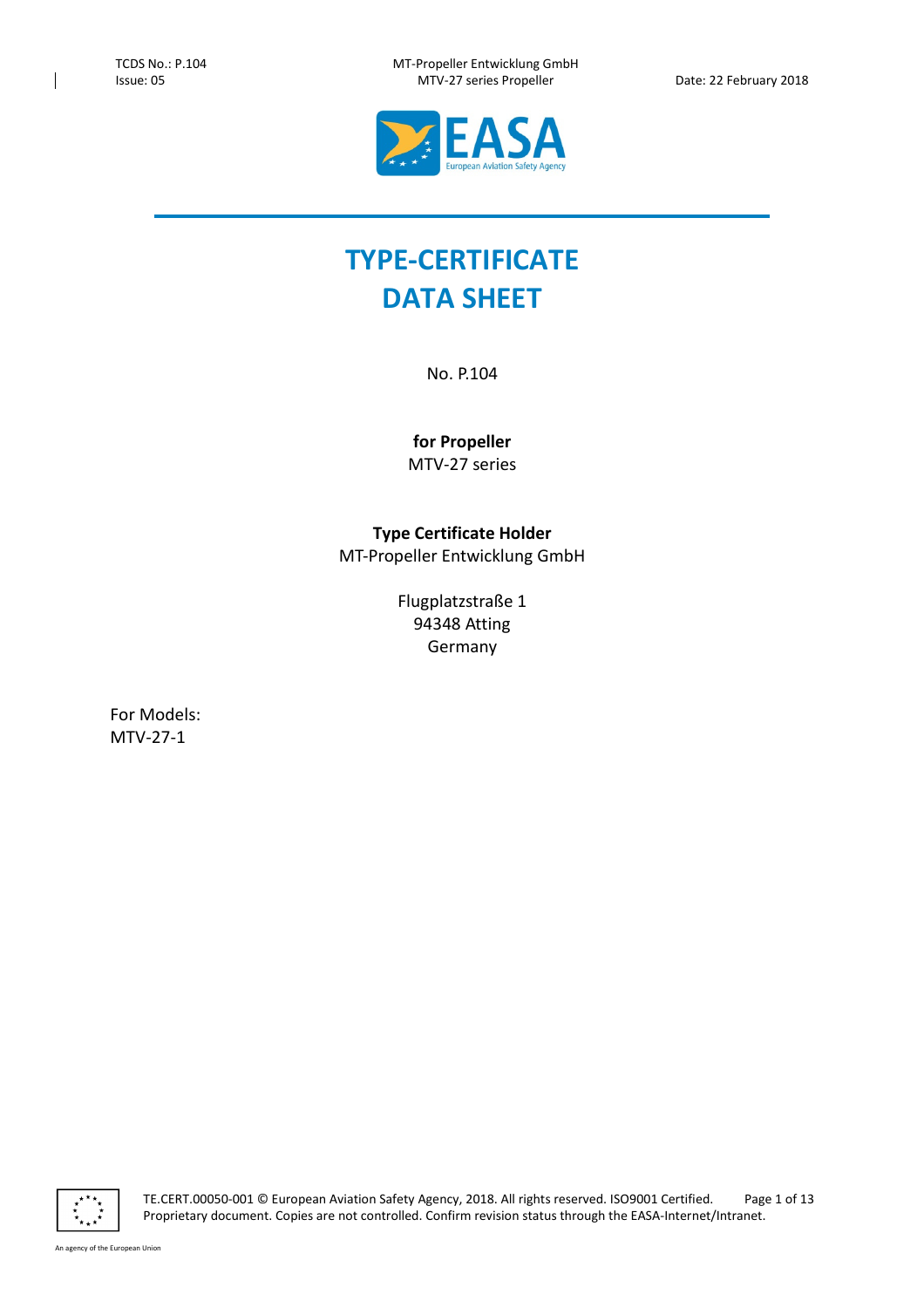Intentionally left blank



TE.CERT.00050-001 © European Aviation Safety Agency, 2018. All rights reserved. ISO9001 Certified. Page 2 of 13 Proprietary document. Copies are not controlled. Confirm revision status through the EASA-Internet/Intranet.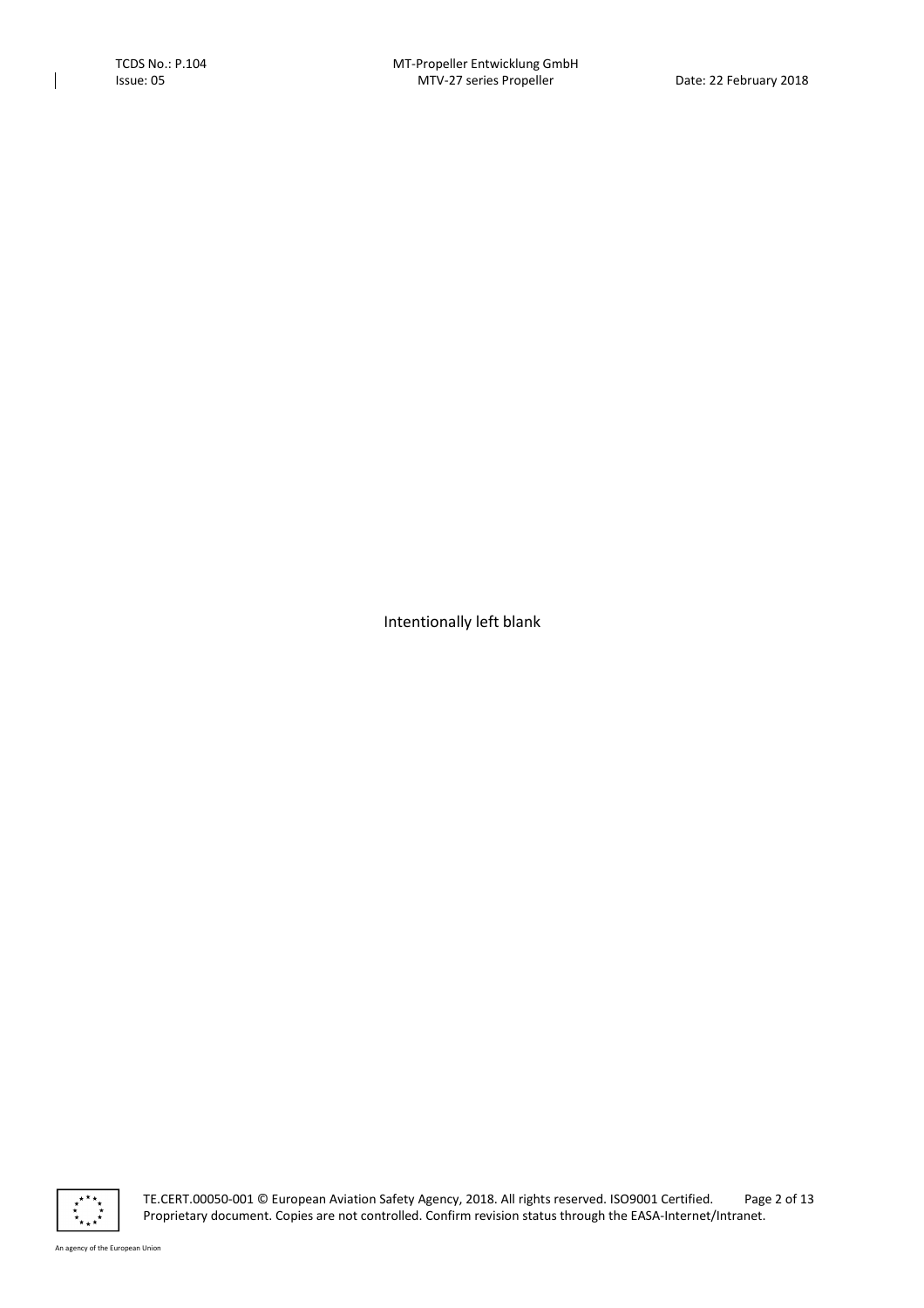# **TABLE OF CONTENTS**

| 1. Reference Date for determining the applicable airworthiness requirements: 07 November |  |
|------------------------------------------------------------------------------------------|--|
|                                                                                          |  |
|                                                                                          |  |
|                                                                                          |  |
|                                                                                          |  |
|                                                                                          |  |
|                                                                                          |  |
|                                                                                          |  |
|                                                                                          |  |
|                                                                                          |  |
|                                                                                          |  |
|                                                                                          |  |
|                                                                                          |  |
|                                                                                          |  |
|                                                                                          |  |
|                                                                                          |  |
|                                                                                          |  |
|                                                                                          |  |
|                                                                                          |  |
|                                                                                          |  |
|                                                                                          |  |
|                                                                                          |  |
|                                                                                          |  |
|                                                                                          |  |
|                                                                                          |  |
|                                                                                          |  |
|                                                                                          |  |
|                                                                                          |  |
|                                                                                          |  |

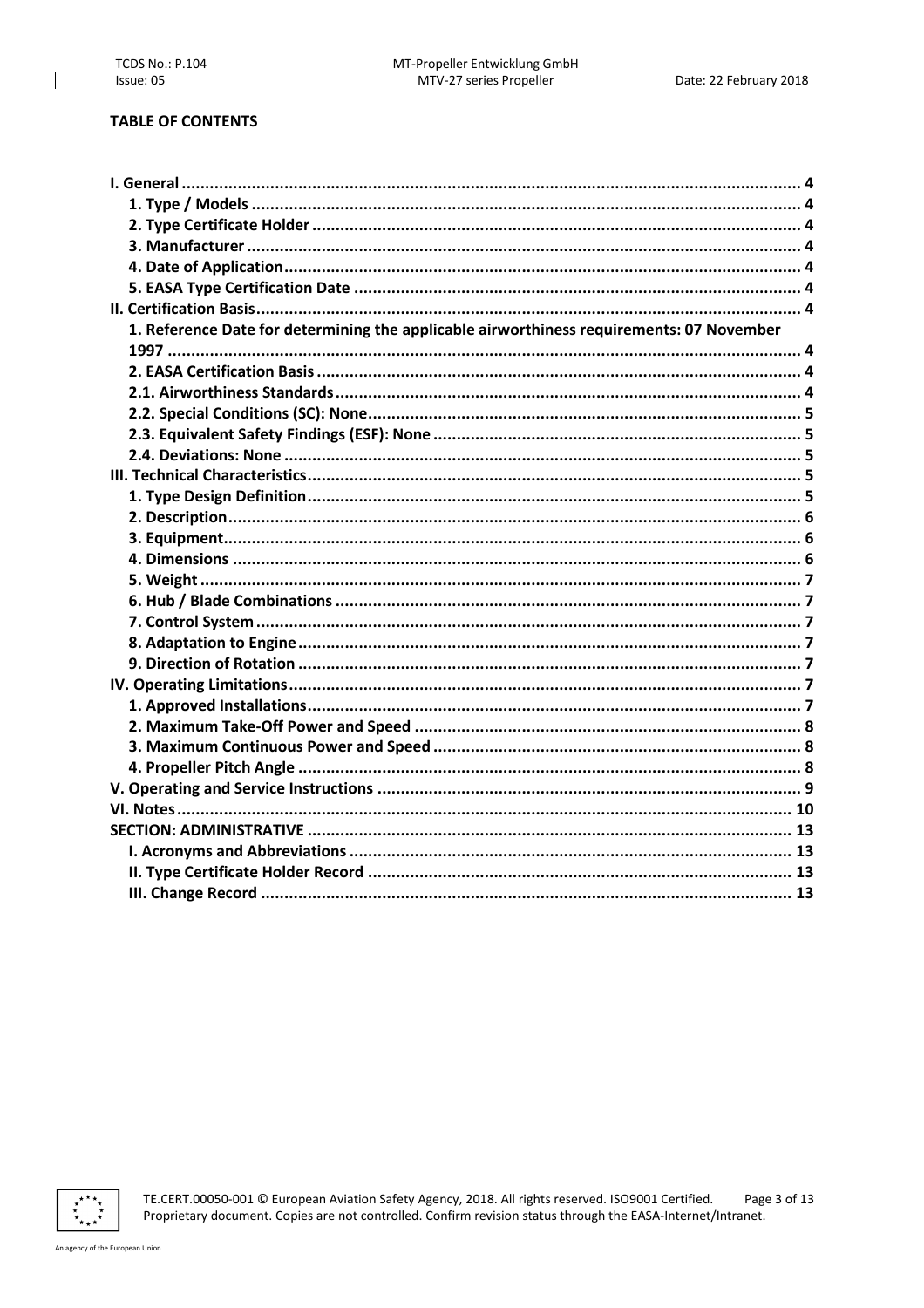# **I. General**

# **1. Type / Models**

MTV-27 / MTV-27-1

# **2. Type Certificate Holder**

MT-Propeller Entwicklung GmbH Flugplatzstraße 1 94348 Atting Germany

Design Organisation Approval No.: EASA.21J.020

# **3. Manufacturer**

MT-Propeller Entwicklung GmbH

# **4. Date of Application**

MTV-27-1: 07 November 1997

# **5. EASA Type Certification Date**

MTV-27-1: 28 March 2002 (see also note VI.4.)

#### **II. Certification Basis**

#### **1. Reference Date for determining the applicable airworthiness requirements:** 07 November 1997

#### **2. EASA Certification Basis**

#### **2.1. Airworthiness Standards**

Note:

Application was made to LBA-Germany before EASA was established. The applicable airworthiness standards were established in accordance with the rule in Germany at the time of application.

|          | Wooden Blades:                            |                                  |
|----------|-------------------------------------------|----------------------------------|
|          | $-02, -11, -14, -15, -18, -20, -21, -22,$ | JAR-P Change 7 dated October 22, |
| MTV-27-1 | -25, -26, -27, -29, -33, -34, -35, -37,   | 1987, as amended by Amendment    |
|          | -42, -43, -45, -46, -50, -55, -58,        | P/96/1 dated August 08, 1996     |
|          | -102, -103, -104, -109, -121              |                                  |

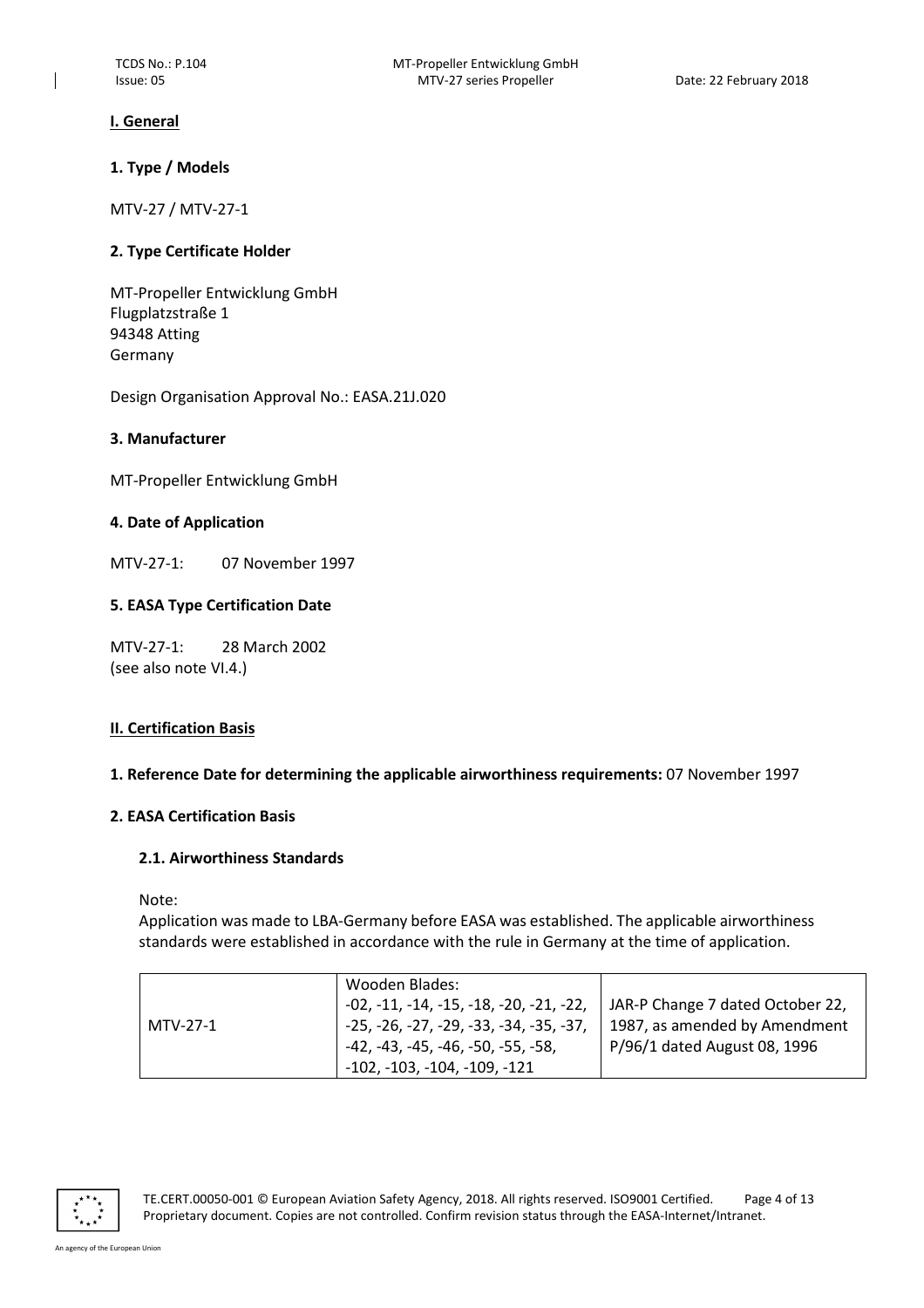| MTV-27-1                                                                                                                         | <b>Wooden Blades:</b><br>$-61, -62, -63, -65, -66, -67$ | JAR-P Change 7 dated October 22,<br>1987, as amended by Amendment<br>P/96/1 dated August 08, 1996<br>CS-P 390, CS-P 400 (Amendment 01<br>dated 16 November 2006)                                  |
|----------------------------------------------------------------------------------------------------------------------------------|---------------------------------------------------------|---------------------------------------------------------------------------------------------------------------------------------------------------------------------------------------------------|
| MTV-27-1                                                                                                                         | Wooden Blades:<br>$-52, -87, -88, -89$                  | JAR-P Change 7 dated October 22,<br>1987, as amended by Amendment<br>P/96/1 dated August 08, 1996<br>CS-P 360, CS-P 380, CS-P 390, CS-P<br>400, CS-P 560 (Amendment 01<br>dated 16 November 2006) |
| MTV-27-1-N-C-F-J<br>$MTV-27-1-N-C-F-R(G)-J$<br>MTV-27-1-N-C-F-R(P)-J<br>(Also identified as<br>$MTV-27-1-()$ -J in this<br>TCDS) | Wooden Blades:<br>-82, -83, -84                         | JAR-P Change 7 dated October 22,<br>1987, as amended by Amendment<br>P/96/1 dated August 08, 1996<br>CS-P 360, CS-P 380, CS-P 390, CS-P<br>400, CS-P 560 (Amendment 01<br>dated 16 November 2006) |

#### **2.2. Special Conditions (SC):** None

#### **2.3. Equivalent Safety Findings (ESF):** None

#### **2.4. Deviations:** None

#### **III. Technical Characteristics**

#### **1. Type Design Definition**

The MTV-27-1 propeller model is defined by a main assembly drawing and associated parts list:

MTV-27-1-(\*1) and MTV-27-1-(\*1)-C "Constant Speed" and MTV-27-1-(\*1)-C-F "Constant Speed, Feather": Drawing No. P-565 dated 04 December 2001 (\*2) Parts List No. S-081 dated 04 December 2001 (\*2)

MTV-27-1-(\*1)-C-F-R(M) "Constant Speed, Feather, Reverse (System Mühlbauer)": Drawing No. P-557-A dated 04 December 2001 (\*2) Parts List No. S-080-A dated 04 December 2001 (\*2)

MTV-27-1-(\*1)-C-F-R(P) "Constant Speed, Feather, Reverse (System Pratt & Whitney)": Drawing No. P-467-D dated 13 February 2001 (\*2) Parts List No. S-051-B dated 04 December 2001 (\*2)

MTV-27-1-E-C-F-R(G) "Constant Speed, Feather, Reverse (System Garrett)": Drawing No. P-635-E dated 07 December 2000 (\*2) Parts List No. S-109-C dated 04 December 2001 (\*2)



TE.CERT.00050-001 © European Aviation Safety Agency, 2018. All rights reserved. ISO9001 Certified. Page 5 of 13 Proprietary document. Copies are not controlled. Confirm revision status through the EASA-Internet/Intranet.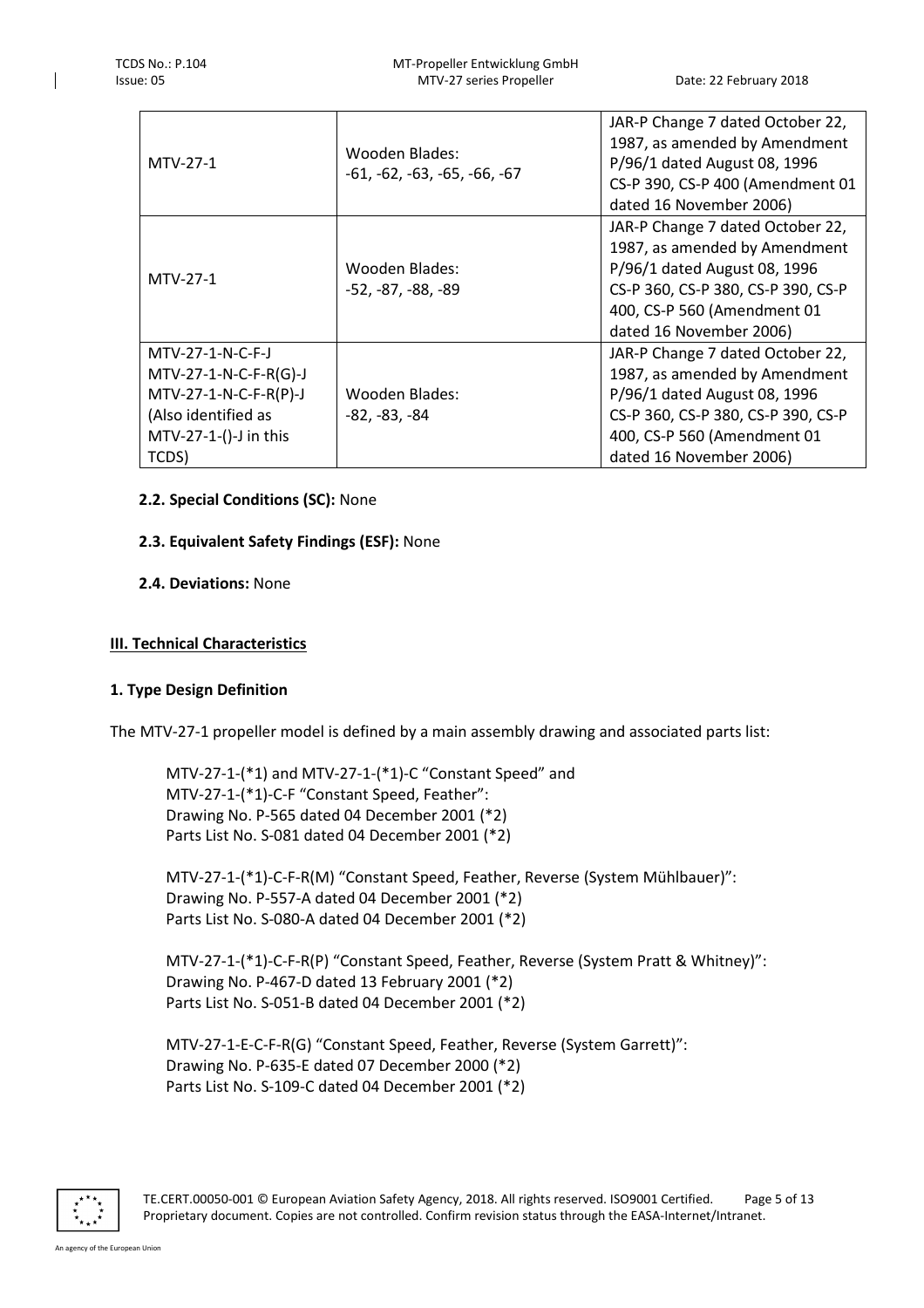MTV-27-1-E-C-F-R(W) "Constant Speed, Feather, Reverse (System Walter)": Drawing No. P-760-1 dated 03 December 2001 (\*2) Parts List No. S-141 dated 03 December 2001 (\*2)

MTV-27-1-N-C-F-J "Constant Speed, Feather": Drawing No. P-1151-1 dated 09 February 2010 (\*2) Parts List No. S-184-1-A dated 26 August 2010 (\*2)

MTV-27-1-N-C-F-R(G)-J "Constant Speed, Feather, Reverse (System Garrett)": Drawing No. P-1151-A dated 10 February 2010 (\*2) Parts List No. S-184-B dated 26 August 2010 (\*2)

MTV-27-1-N-C-F-R(P)-J "Constant Speed, Feather, Reverse (System Pratt & Whitney)": Drawing No. P-1329 dated 25.07.2013 (\*2) Parts List No. S-200 dated 07.10.2013 (\*2)

#### Note:

- (\*1) Three versions of hub flanges are available (refer to drawing):
	- $-E = ARP 880$
	- N = BCD 5.125 in, twelve 9/16"-18 UNF studs, two dowels
	- H = Similar to N except for dowel location
- (\*2) Or later approved revision. Following a revision, the Drawing No. or the Parts List No. includes the corresponding revision letter, e.g. from P-565 in P-565-A.

#### **2. Description**

5-blade variable pitch propeller with a hydraulically operated blade pitch change mechanism providing the operation mode "Constant Speed", "Feather" and "Reverse". The hub is milled out of aluminium alloy. The blades have a laminated wood structure with a composite fibre cover. The leading edge of the blade is protected by a stainless steel or nickel erosion protection sheath. Optional equipment includes spinner and ice protection.

#### **3. Equipment**

Spinner: refer to MT-Propeller Service Bulletin No. 13 Governor: refer to MT-Propeller Service Bulletin No. 14 Ice Protection: refer to MT-Propeller Service Bulletin No. 15

#### **4. Dimensions**

Propeller diameter: Wooden blades: 190 cm to 300 cm



TE.CERT.00050-001 © European Aviation Safety Agency, 2018. All rights reserved. ISO9001 Certified. Page 6 of 13 Proprietary document. Copies are not controlled. Confirm revision status through the EASA-Internet/Intranet.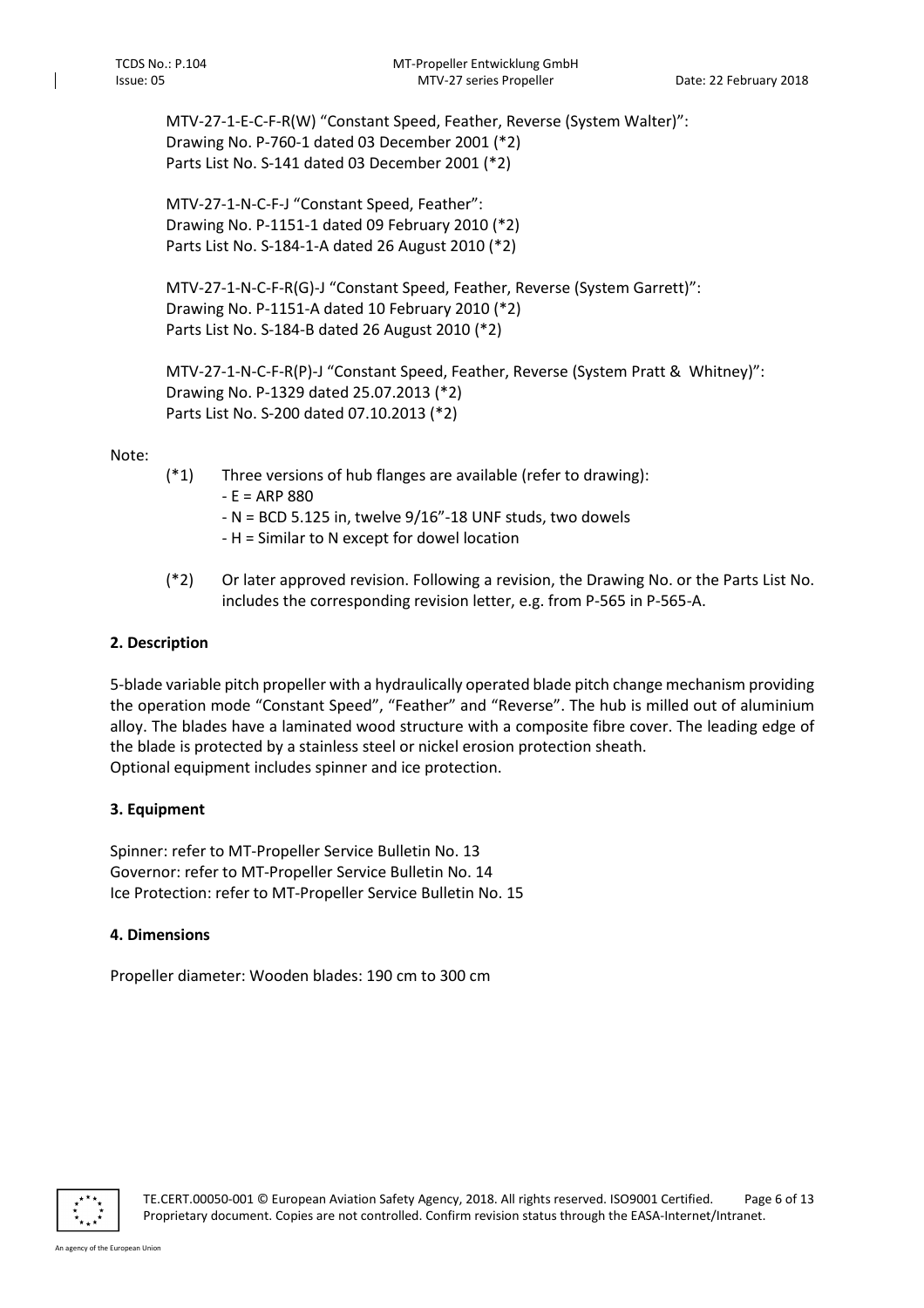# **5. Weight**

| Depending on Propeller-Design Configuration |               |  |
|---------------------------------------------|---------------|--|
| Wooden blades:                              |               |  |
| "Constant Speed":                           | approx. 55 kg |  |
| "Constant Speed, Feather":                  | approx. 68 kg |  |
| "Constant Speed, Reverse":                  | approx. 68 kg |  |
| "Constant Speed, Feather, Reverse":         | approx. 74 kg |  |

# **6. Hub / Blade Combinations**

| Hub              | <b>Blades</b>                                                                     |
|------------------|-----------------------------------------------------------------------------------|
|                  | Wooden Blades:                                                                    |
| MTV-27-1 except  | $-02, -11, -14, -15, -18, -20, -21, -22, -25, -26, -27, -29, -33, -34, -35, -37,$ |
| MTV-27-1-()-J    | -42, -43, -45, -46, -50, -52, -55, -58, -61, -62, -63, -65, -66, -67, -87, -88,   |
|                  | $-89, -102, -103, -104, -109, -121$                                               |
| $MTV-27-1-()$ -J | <b>Wooden Blades:</b>                                                             |
|                  | -82, -83, -84,                                                                    |

#### **7. Control System**

Propeller governors as listed in MT-Propeller Service Bulletin No. 14.

# **8. Adaptation to Engine**

Hub flanges as identified by a letter-code in the propeller designation (see note VI.6.)

#### **9. Direction of Rotation**

Direction of rotation (viewed in flight direction) as identified by a letter-code in the propeller designation (see note VI.6.)

#### **IV. Operating Limitations**

#### **1. Approved Installations**

Propeller/engine/aircraft combinations that have been demonstrated to comply with the requirements of JAR-P 60(b), 160(b), 190, and 220 are listed in MT-Propeller Service Bulletin No. 16. The suitability of a propeller for a given aircraft/engine combination must be demonstrated within the scope of the type certification of the aircraft.

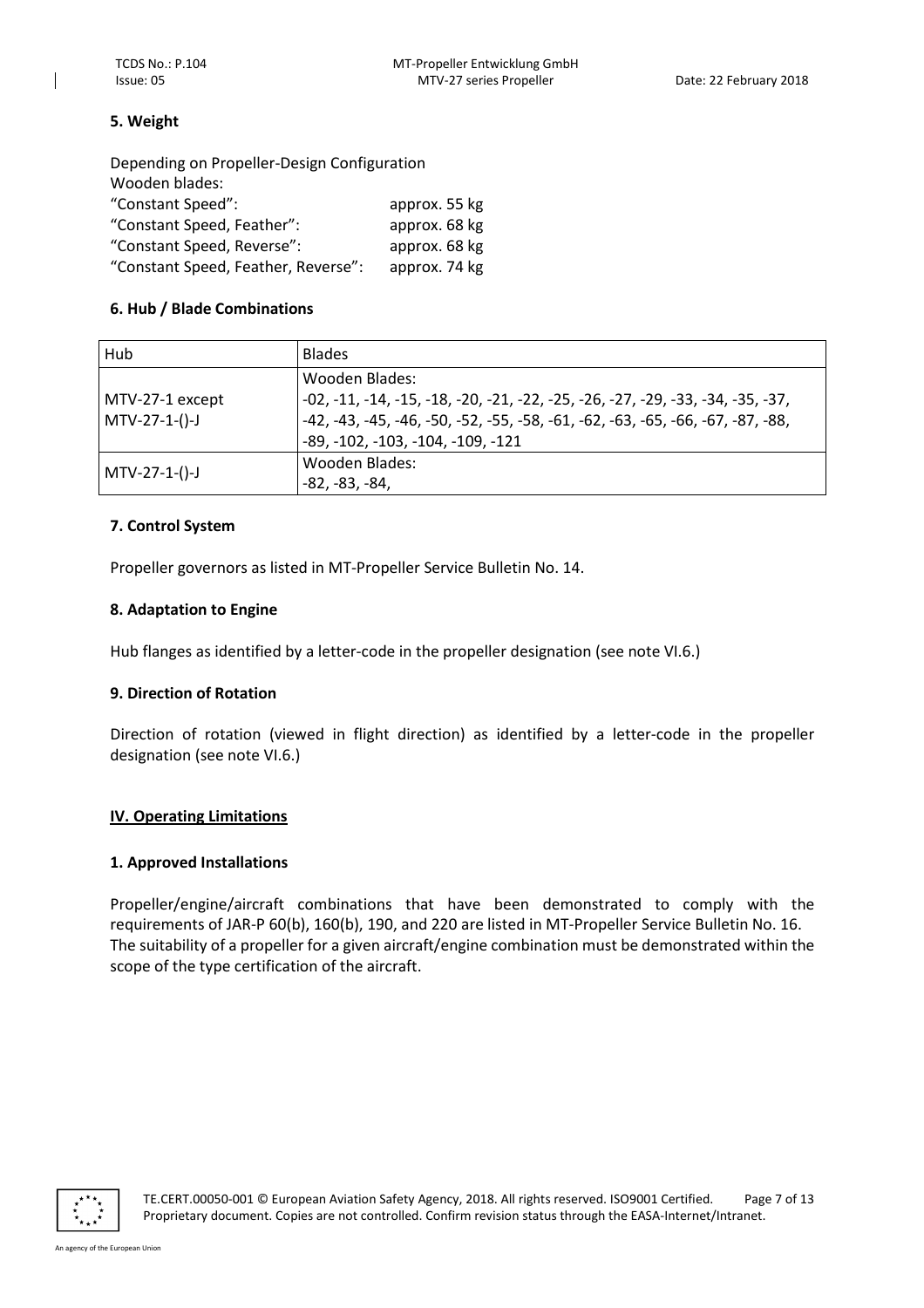#### **2. Maximum Take-Off Power and Speed**

|                  | Max. Take-Off Power | Max. Take-Off Speed | Diameter   |
|------------------|---------------------|---------------------|------------|
|                  | (kW)                | (rpm)               | (cm)       |
|                  | 634                 | 2200                | 190 to 250 |
|                  | 671                 | 1900                | 190 to 260 |
| MTV-27-1 except  | 858                 | 2200                | 190 to 220 |
| $MTV-27-1-()$ -J | 858                 | 1607                | 190 to 250 |
|                  | 954                 | 2000                | 190 to 235 |
|                  | 954                 | 1700                | 190 to 270 |
|                  | 1231                | 2000                | 190 to 250 |
| $MTV-27-1-()$ -J | 1231                | 1568                | 190 to 300 |
|                  | 1268                | 1700                | 190 to 300 |

### **3. Maximum Continuous Power and Speed**

|                 | Max. Continuous<br>Power (kW) | Max. Continuous Speed<br>(rpm) | Diameter<br>(cm) |
|-----------------|-------------------------------|--------------------------------|------------------|
|                 | 634                           | 2200                           | 190 to 250       |
|                 | 671                           | 1900                           | 190 to 260       |
| MTV-27-1 except | 858                           | 2200                           | 190 to 220       |
| MTV-27-1-()-J   | 858                           | 1607                           | 190 to 250       |
|                 | 954                           | 2000                           | 190 to 235       |
|                 | 954                           | 1700                           | 190 to 270       |
| MTV-27-1-()-J   | 1231                          | 2000                           | 190 to 250       |
|                 | 1231                          | 1568                           | 190 to 300       |
|                 | 1268                          | 1700                           | 190 to 300       |

#### **4. Propeller Pitch Angle**

From -20° up to +86° measured at 75% radius station



TE.CERT.00050-001 © European Aviation Safety Agency, 2018. All rights reserved. ISO9001 Certified. Page 8 of 13 Proprietary document. Copies are not controlled. Confirm revision status through the EASA-Internet/Intranet.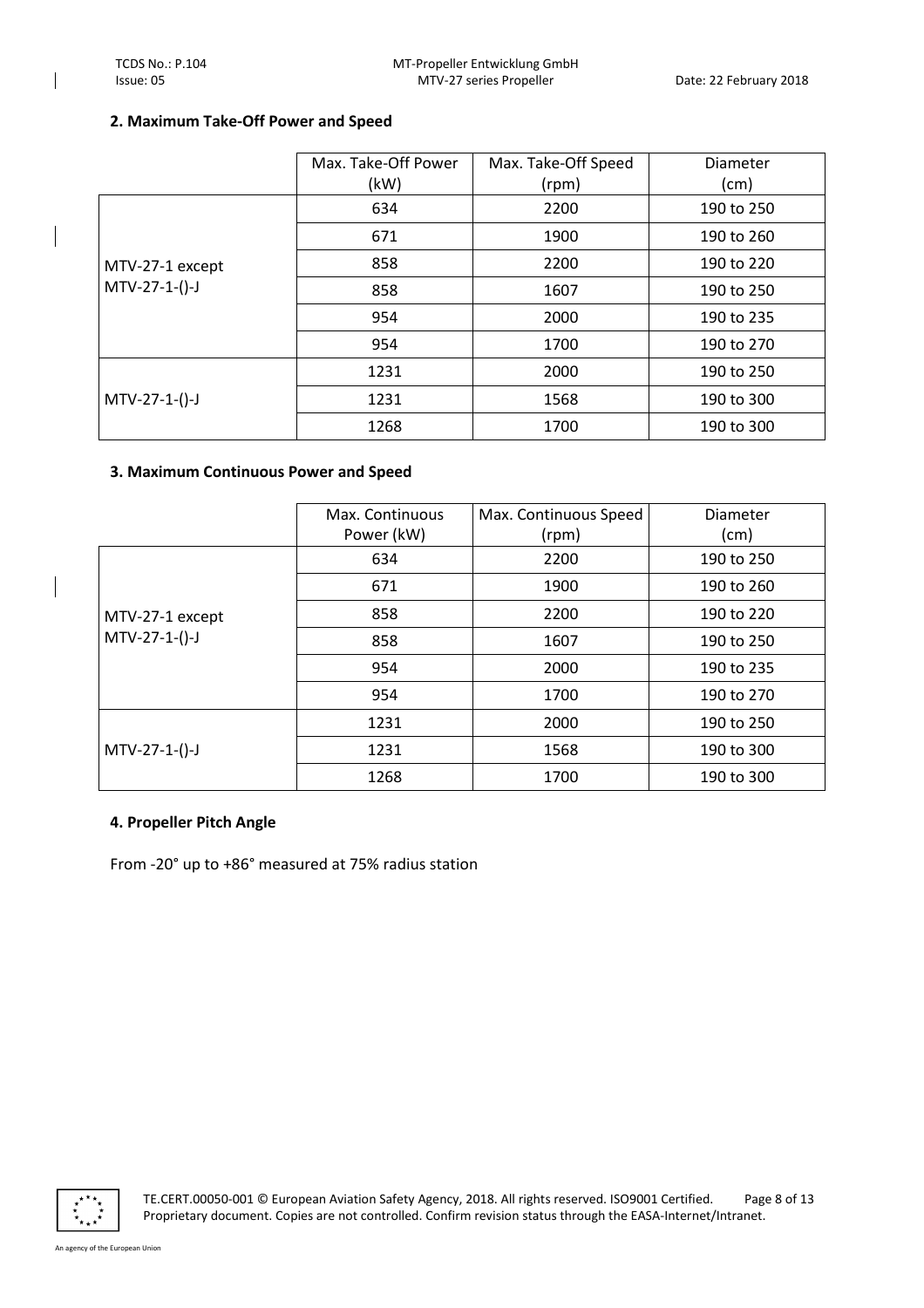# **V. Operating and Service Instructions**

| <b>Manuals</b>                                                           |                 |
|--------------------------------------------------------------------------|-----------------|
| Operation and Installation Manual for hydraulically controlled variable  |                 |
| pitch propeller (constant speed propeller)                               | No. $E-124$ (*) |
| MTV-27-1-() and MTV-27-1-()-C                                            |                 |
| Operation and Installation Manual for reversible hydraulically           |                 |
| controlled variable pitch propeller (constant speed propeller); Reverse- | No. E-504 (*)   |
| Systems (M)                                                              |                 |
| MTV-27-1-()-C-F-R(M)                                                     |                 |
| Operation and Installation Manual for reversible hydraulically           |                 |
| controlled variable pitch propeller (constant speed propeller); Reverse- | No. $E-610$ (*) |
| Systems $(G)$ , $(P)$ , $(W)$                                            |                 |
| MTV-27-1-E-C-F-R(G), MTV-27-1-()-C-F-R(P), and MTV-27-1-E-C-F-R(W)       |                 |
| Operation and Installation Manual for reversible hydraulically           |                 |
| controlled variable pitch propeller (constant speed propeller) for PT6A- |                 |
| $67 - Series$                                                            | No. E-1083 (*)  |
| MTV-27-1-()-C-F-R(P), and MTV-27-1-N-C-F-R(P)-J                          |                 |
| Operation, Installation and Maintenance Manual for reversible            |                 |
| hydraulically controlled variable pitch propeller (constant speed        |                 |
| propeller)                                                               | No. E-1922 (*)  |
| MTV-27-1-N-C-F-J, MTV-27-1-N-C-F-R(G)-J, and MTV-27-1-N-C-F-R(P)-J       |                 |

| Instructions for Continued Airworthiness (ICA)                                                                                                                                                                                            |                |
|-------------------------------------------------------------------------------------------------------------------------------------------------------------------------------------------------------------------------------------------|----------------|
| Operation and Installation Manual for hydraulically controlled variable<br>pitch propeller (constant speed propeller)<br>MTV-27-1-() and MTV-27-1-()-C                                                                                    | No. E-124 (*)  |
| Operation and Installation Manual for reversible hydraulically<br>controlled variable pitch propeller (constant speed propeller); Reverse-<br>Systems (M)                                                                                 | No. E-504 (*)  |
| MTV-27-1-()-C-F-R(M)                                                                                                                                                                                                                      |                |
| Operation and Installation Manual for reversible hydraulically<br>controlled variable pitch propeller (constant speed propeller); Reverse-<br>Systems (G), (P), (W)<br>MTV-27-1-E-C-F-R(G), MTV-27-1-()-C-F-R(P), and MTV-27-1-E-C-F-R(W) | No. E-610 (*)  |
| Operation and Installation Manual for reversible hydraulically<br>controlled variable pitch propeller (constant speed propeller) for PT6A-<br>67 – Series<br>MTV-27-1-()-C-F-R(P), and MTV-27-1-N-C-F-R(P)-J                              | No. E-1083 (*) |
| Operation, Installation and Maintenance Manual for reversible<br>hydraulically controlled variable pitch propeller (constant speed<br>propeller)<br>MTV-27-1-N-C-F-J, MTV-27-1-N-C-F-R(G)-J, and MTV-27-1-N-C-F-R(P)-J                    | No. E-1922 (*) |
| Overhaul Manual and Parts List for hydraulically controlled variable<br>pitch propeller<br>MTV-27-1-() and MTV-27-1-()-C                                                                                                                  | No. E-220 (*)  |
| Overhaul Manual and Parts List for reversible hydraulically controlled<br>variable pitch propeller; Reverse-Systems (M)<br>MTV-27-1-()-C-F-R(M)                                                                                           | No. E-519 (*)  |

 $\overline{\mathbf{y}^{\star}_{\star}}^{\star\star}_{\star\star}$ 

TE.CERT.00050-001 © European Aviation Safety Agency, 2018. All rights reserved. ISO9001 Certified. Page 9 of 13 Proprietary document. Copies are not controlled. Confirm revision status through the EASA-Internet/Intranet.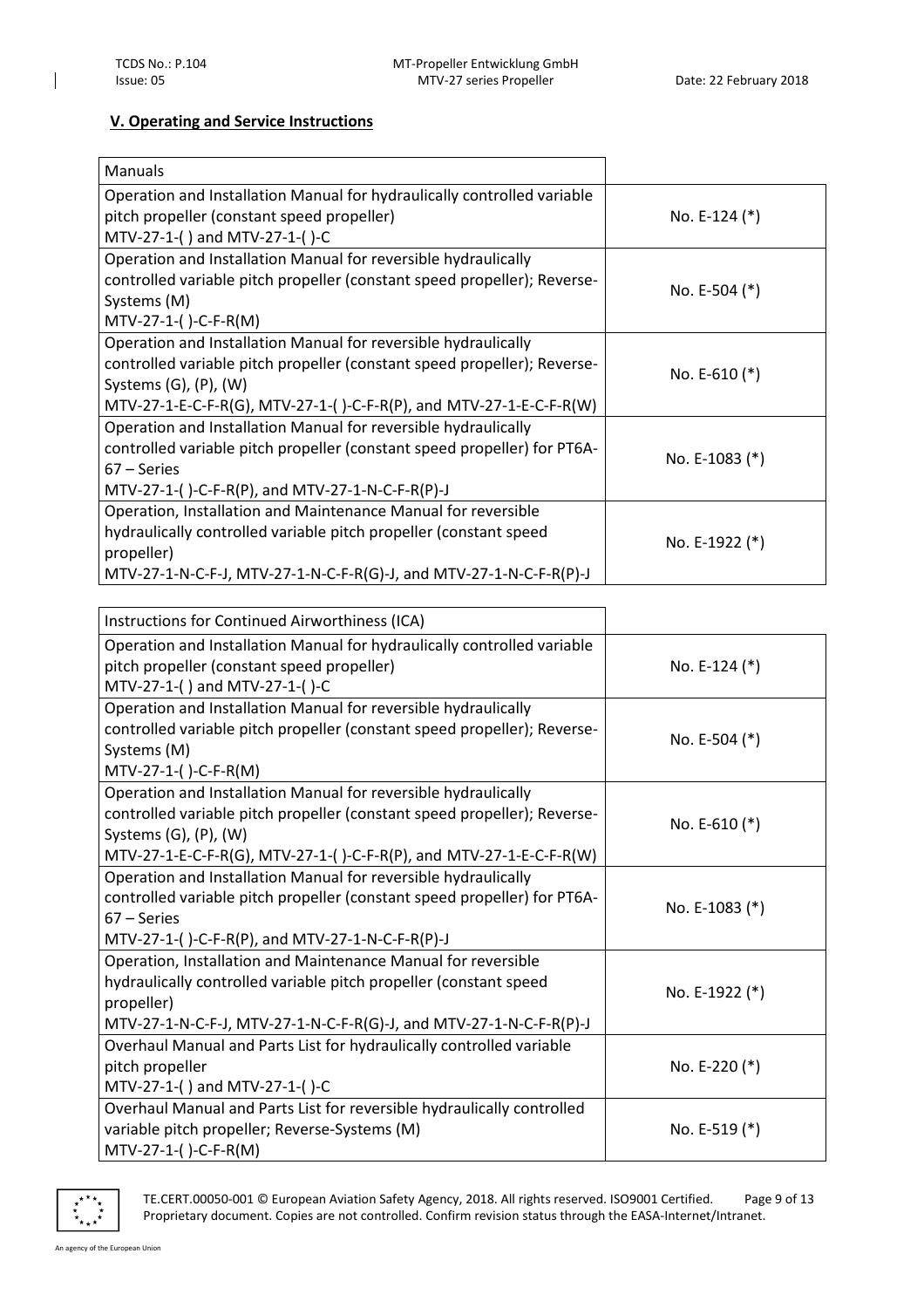| Overhaul Manual and Parts List for reversible hydraulically controlled |                              |  |
|------------------------------------------------------------------------|------------------------------|--|
| variable pitch propeller; Reverse-Systems (G), (P), (W)                | No. E-680 (*)                |  |
| MTV-27-1-E-C-F-R(G), MTV-27-1-()-C-F-R(P), and MTV-27-1-E-C-F-R(W)     |                              |  |
| <b>Overhaul Manual for Composite Blades</b>                            | No. E-1290 (*)               |  |
| (also applicable to wooden blades)                                     |                              |  |
| <b>Overhaul Manual for Metal Blades</b>                                | No. E-809 (*)                |  |
| <b>Standard Practice Manual</b>                                        | No. E-808 (*)                |  |
| Service Bulletins, Service Letters, Service Instructions               | As published by MT-Propeller |  |

(\*) latest revision of

# **VI. Notes**

**1.** The EASA approved Airworthiness Limitations Section of the Instructions for Continued Airworthiness is published in the applicable "Operation, Installation and Maintenance Manual" document, chapter 10.0 "Airworthiness Limitations Section". This ALS section is empty because no life limit is necessary for these models.

**2.** The overhaul intervals recommended by the manufacturer are listed in MT-Propeller Service Bulletin No. 1.

**3.** Some models of this propeller can incorporate a start pitch lock which may prevent propeller feathering below a given propeller speed.

**4.** In accordance with JAR-P 10(c), the MTV-27-2-( )-C-F-R(P)/( )265-417 propeller has received a Preliminary Approval under reference P-EASA.P.C.01007. The full compliance of this propeller has yet to be demonstrated with JAR-P 60(b), JAR-P 160(b), JAR-P 190, and JAR-P 220. The MTV-27-2 propeller model is defined by a main assembly drawing and associated parts list:

MTV-27-2-(\*1)-C-F-R(P) "Constant Speed, Feather, Reverse (System Pratt & Whitney)": Drawing No. P-955-A dated 15 February 2006 (\*2) Parts List No. S-164-A dated 16 February 2006 (\*2)

Note:

(\*1) Three versions of hub flanges are available:  $-E = ARP 880$  $-N = BCD 5.125$  in, twelve  $9/16" - 18 UNF$  studs, two dowels - H = Similar to N except for dowel location

(\*2) Or later approved revision. Following a revision, the Drawing No. or the Parts List No. includes the corresponding revision letter, e.g. from P-955-A in P-955- B.

The MTV-27-2 propeller ratings are:

|             | Diameter<br>(cm) | Max. Take-Off Power<br>Max. Continuous<br>(kW) | Max. Take-Off Speed<br>Max. Continuous<br>(rpm) |
|-------------|------------------|------------------------------------------------|-------------------------------------------------|
| MTV-27-2-() | 190 to 265       | 954                                            | 1700                                            |

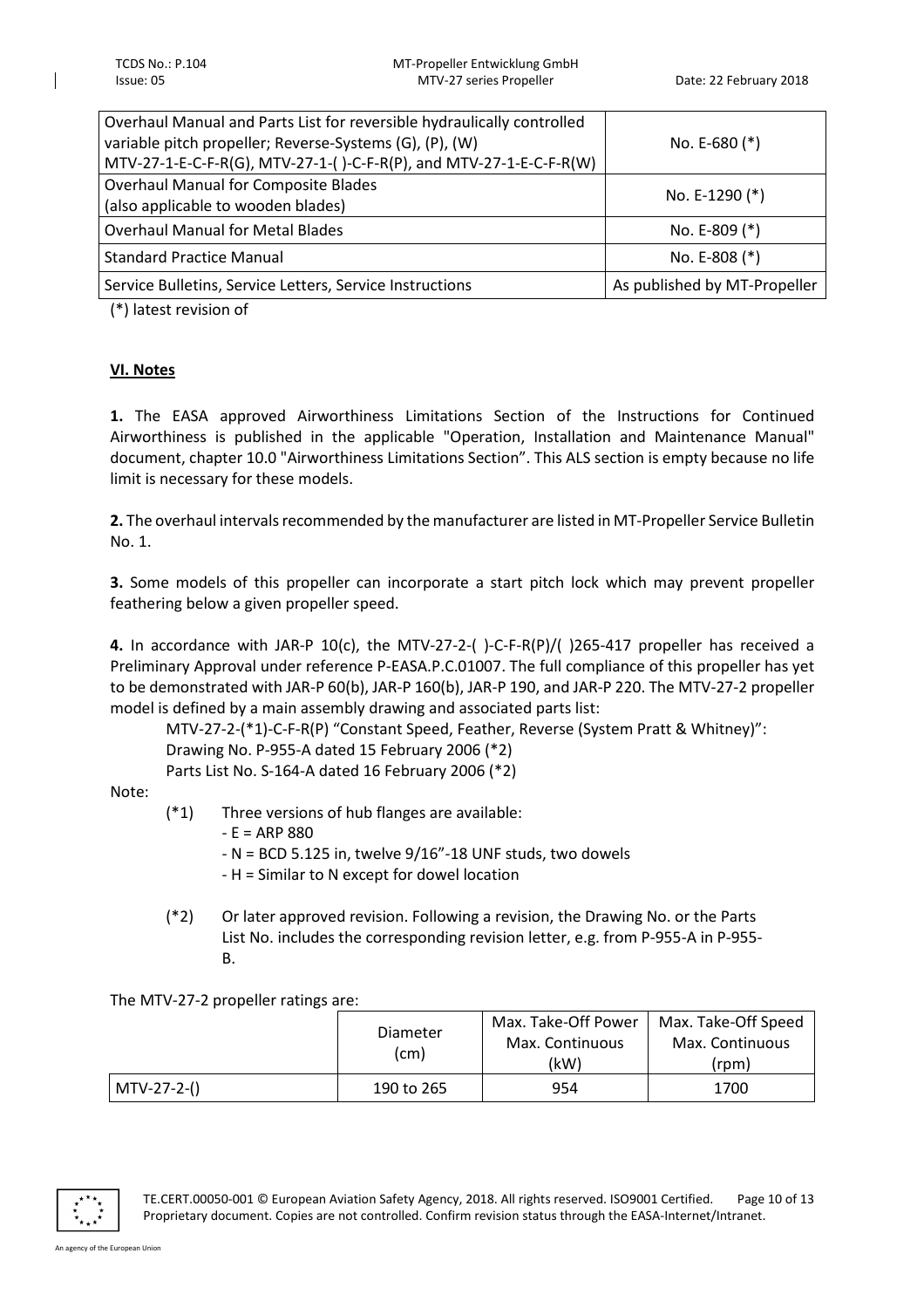**5.** EASA Type Certificate and Type Certificate Data Sheet No. P.104 replace LBA-Germany Type Certificate and Type Certificate Data Sheet No. 32.130/102.

**6.** Propeller designation system:

 Hub / Blade MT V - 27 - (1 or 2) () () () () () () () / () () 250 - 103 () 1 2 3 4 5 6 7 8 9 / 1 2 3 4 5

Hub

- 1 MT-Propeller Entwicklung GmbH
- 2 Variable pitch propeller
- 3 Identification of propeller type
- 4 Letter code for flange type:
	- $-E = ARP 880$
	- N = BCD 5.125 in, twelve 9/16"-18 UNF studs, two dowels
	- H = Similar to N except for dowel location
- 5 Letter code for counterweights: - blank = no or small counterweights for pitch change forces to decrease pitch - C = counterweights for pitch change forces to increase pitch
- 6 Letter code for feather provision: - blank = no feather position possible - F = feather position allowed
- 7 Letter code for reverse provision: - blank = no reverse position possible
	- R = reverse position allowed
- 8 Letter code for reversing system:
	- G = System Garrett
	- M = System Mühlbauer
	- P = System Pratt & Whitney
	- W = System Walter
- 9 Letter code for hub design changes:
	- small letter for changes which do not affect interchangeability
		- capital letter for changes which affect interchangeability

#### Blade

- 1 Letter code for position of pitch change pin:
	- blank = pin position for pitch change forces to decrease pitch
	- C = pin position for pitch change forces to increase pitch
	- CF = pin position to allow feather; pitch change forces to increase pitch



TE.CERT.00050-001 © European Aviation Safety Agency, 2018. All rights reserved. ISO9001 Certified. Page 11 of 13 Proprietary document. Copies are not controlled. Confirm revision status through the EASA-Internet/Intranet.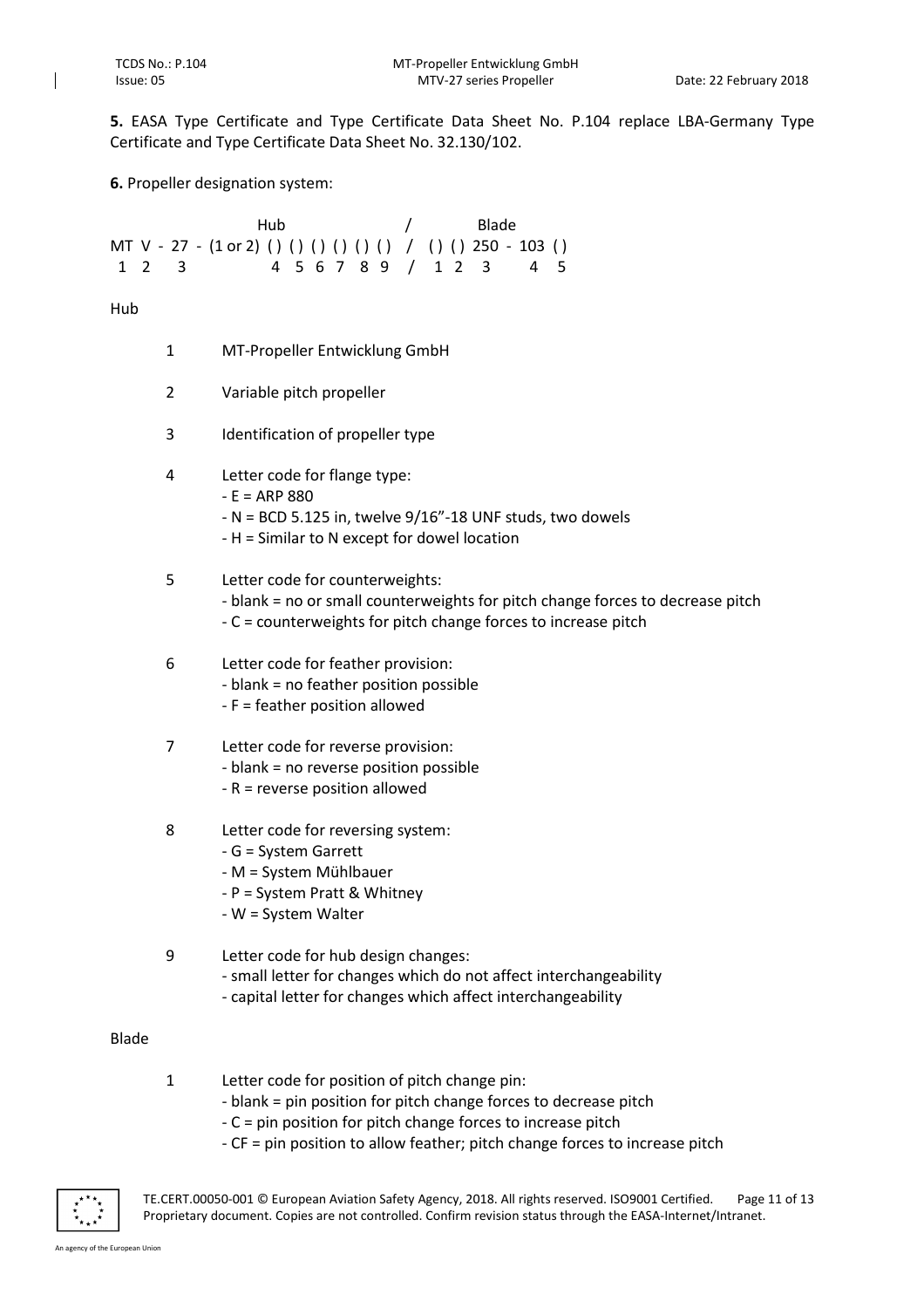- CR = pin position to allow reverse; pitch change forces to increase pitch
- CFR = pin position to feather and reverse; pitch change forces to increase pitch
- 2 Letter code for direction of rotation and installation:
	- blank = right-hand tractor
	- RD = right-hand pusher
	- L = left-hand tractor
	- LD = left-hand pusher
- 3 Propeller diameter in cm
- 4 Identification of blade design
- 5 Letter code for blade design changes:
	- small letter for changes which do not affect interchangeability of blade set - capital letter for changes which affect interchangeability of blade set



TE.CERT.00050-001 © European Aviation Safety Agency, 2018. All rights reserved. ISO9001 Certified. Page 12 of 13 Proprietary document. Copies are not controlled. Confirm revision status through the EASA-Internet/Intranet.